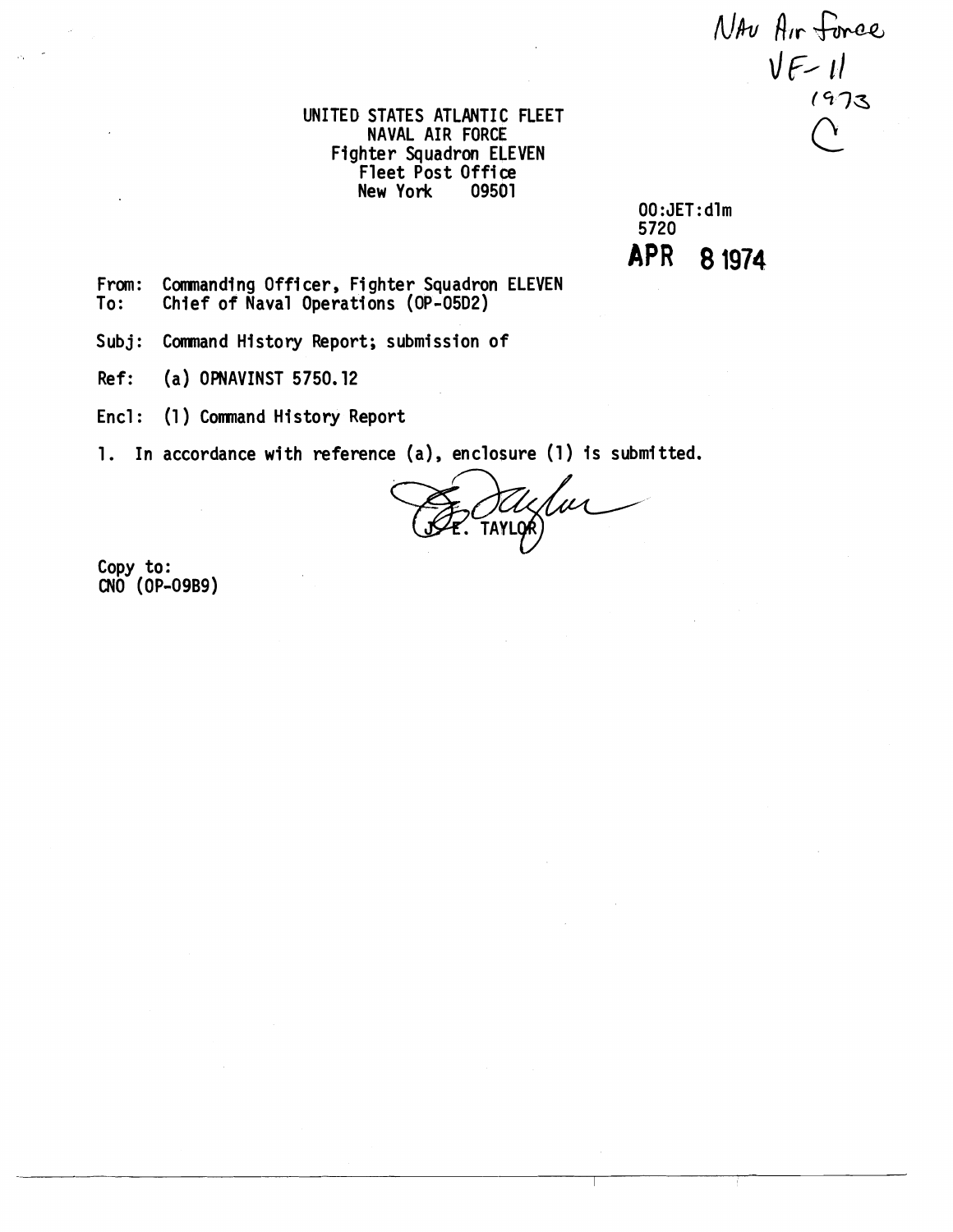#### COMMAND HISTORY REPORT

### 1973

## I. Basic Historv.

Chronology of Events. А.

- 1 JM to 5 JAN **The** squaw ccmpleted the Christman **in-port**  period in Athens, Greece.
- 6 JAN to 11 JZN At sea in the Mediterranean **aboard USS** FDRlESTAt (CVA 59), the squadron participated in refersher CAROUALS.
- 12 JAN to 14 JAN Squadron visited Thessaloniki, Greece.
- 15 JAN to 24 JAN The squadron operated in the Aegean Sea participating in a Combat Readiness Assessment Exercise.
- 25 JAN to 30 JAN The squadron visited Athens, Greece. A detachment **was** established in **Sou%** Bay, **Creb** for Air Cabat Maneuvering.
- 31 JAN to 3 FEB The squadron operated in the waters north of Crete.
- 4 **FEB** 1973 The squadron anchored in **Souda** Ray, **Qeb** .
- 5 **FEB** to 9 **FEB** The squadron operated north of Crete.
- <sup>10</sup>**FEB** to 18 **FEB** The squadrm visited **mns,** Greeae. Tlae **<sup>2404</sup>** DET at Souda Bay, Crete was reestablished.
- 19 **FEB to** 23 **I;EB** squadmn qerated in th **wan** Sea **and par**  ticipated in National Week XV, a NATO combined fleet **exercise.**
- 24 FEB to 25 FEB The squadron anchored in Augusta Bay, Sicily.
- 26 FEB to 27 FEB The squadron operated in the Ionian Sea.
- 28 F'5 to 10 MAR The squadnm visited **Palma de** Mallorca, **Spain.**
- 11 MAR to 13 MAR The squadron operated in the Western Mediterranean.
- 14 MAR to 21 MAR The squadron visited Barcelona, Spain.
- 21 MAR to 22 MAR The squadron operated in the Western Mediterranean.
- <sup>22</sup>*MAR* **to** 26 **MAR W squadrcn** visited Ewaelcna, **Spain.**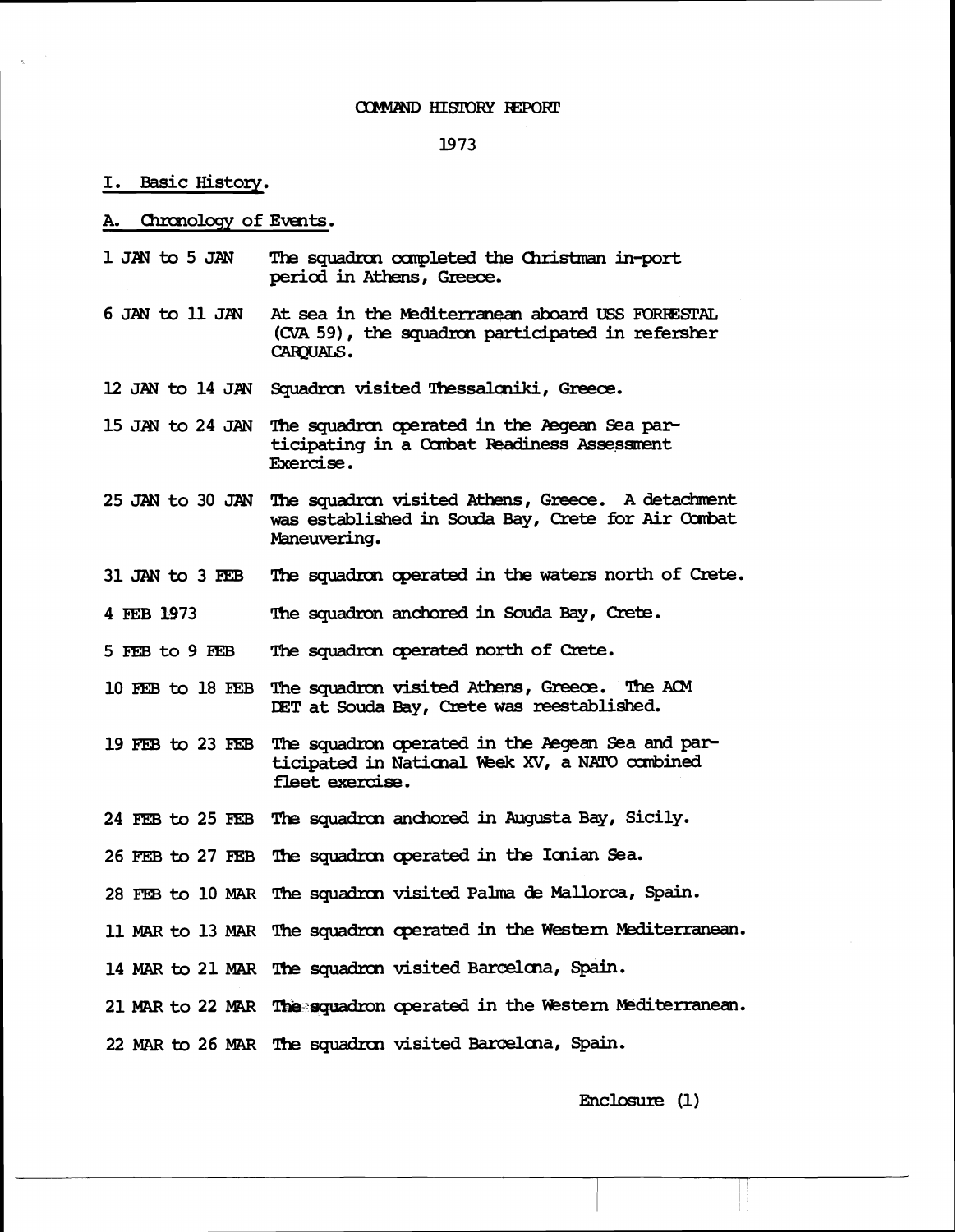| 25 MAR to 26 MAR | The squadron visited Palma de Mallorca, Spain.                                                                                   |
|------------------|----------------------------------------------------------------------------------------------------------------------------------|
| 27 MAR to 28 MAR | The squadron operated in the Western Mediterranean.                                                                              |
| 29 MAR to 31 MAR | The squadron anchored in Tunis, Tunisia where<br>flood rescue operations were undertaken by the<br>FORRESTAL.                    |
| 1 APR to 2 APR   | The squadron operated in the central and eastern<br>Mediterranean Sea.                                                           |
| 3 APR to 8 APR   | The squadron visited Athens, Greece. The ACM DET<br>at Souda Bay, Crete was reestablished.                                       |
| 9 APR to 13 APR  | The squadron operated in the Aegean Sea.                                                                                         |
| 14 APR to 15 APR | The squadron operated with the ship at anchorage<br>in Kithira.                                                                  |
| 16 APR to 17 APR | The squadron operated north of Crete, participating<br>in a MISSLEX.                                                             |
| 18 APR to 6 MAY  | The squadron visited Athens, Greece.                                                                                             |
| 7 MAY to 9 MAY   | The squadron operated in the Ionian Sea.                                                                                         |
| 10 MAY to 13 MAY | The squadron visited Corfu, Greece. At 1000 on<br>12 MAY 73 CDR J. E. TAYLOR relieved CDR P. B. BOOTH<br>as Commanding Officer.  |
| 14 MAY to 26 MAY | The squadron operated in the Mediterranean partici-<br>pating in operation "SHABAZ", a joint Turkish-U.S.<br>exercise.           |
| 27 MAY to 3 JUN  | The squadron visited Athens, Greece.                                                                                             |
| 4 JUN to 15 JUN  | The squadron operated in the Mediterranean Sea partici-<br>pating in Exercise "DAWN PATROL", a SIXTH Fleet<br>training exercise. |
| 16 JUN to 24 JUN | The squadron visited Palma de Mallorca, Spain.                                                                                   |
| 25 JUN to 26 JUN | The squadron operated in the Western Mediterranean Sea.                                                                          |
| 27 JUN to 28 JUN | The squadron visited Rota, Spain.                                                                                                |
|                  |                                                                                                                                  |

 $\overline{c}$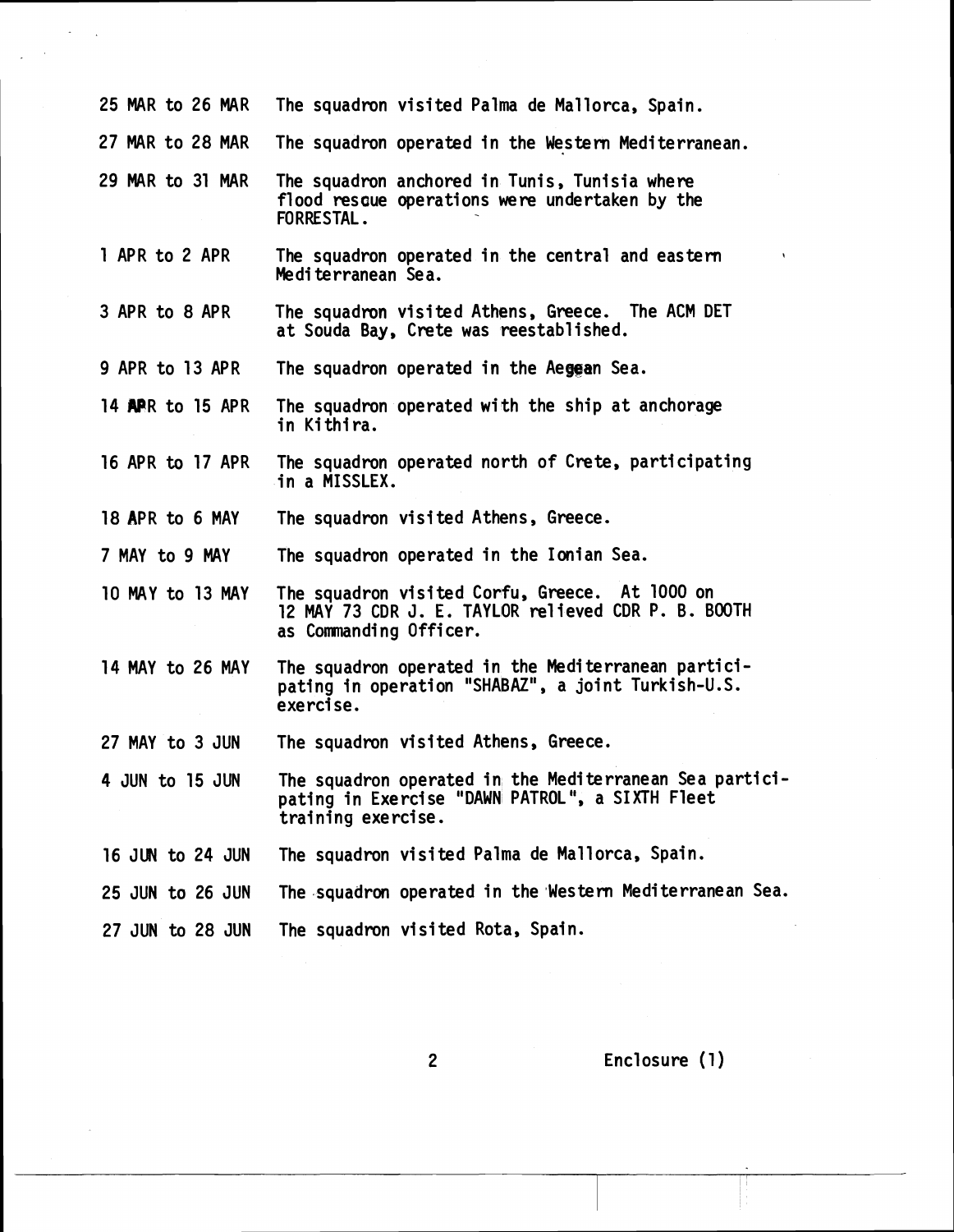- 29 JUN to 4 JULY The squadron transited the Atlantic enroute to the Uni ted States.
- 5 JUL 1973 The squadron flew from the USS FORRESTAL to its home base at NAS Oceana, Virginia Beach, Virginia.
- 6 JUL to 6 AUG The squadron stood down for a thirty day rest period.
- 7 AUG to 30 SEP The squadron transitioned from the F4B to the F4J aircraft.
- 1 OCT to 10 OCT The squadron deployed to NAS Fallon, Nevada to conduct coordinated operations with Air Wing SEVENTEEN.
- 11 OCT to 5 DEC The squadron conducted routine training missions and continued an extensive maintenance program on the new aircraft.
- 6 DEC to 14 DEC The squadron CARQUALED aboard the USS FORRESTAL.
- 14 DEC to 31 DEC The Rippers closed out the year with a missle shoot on 18-19 DEC and continued with maintenance and modi fi cation efforts.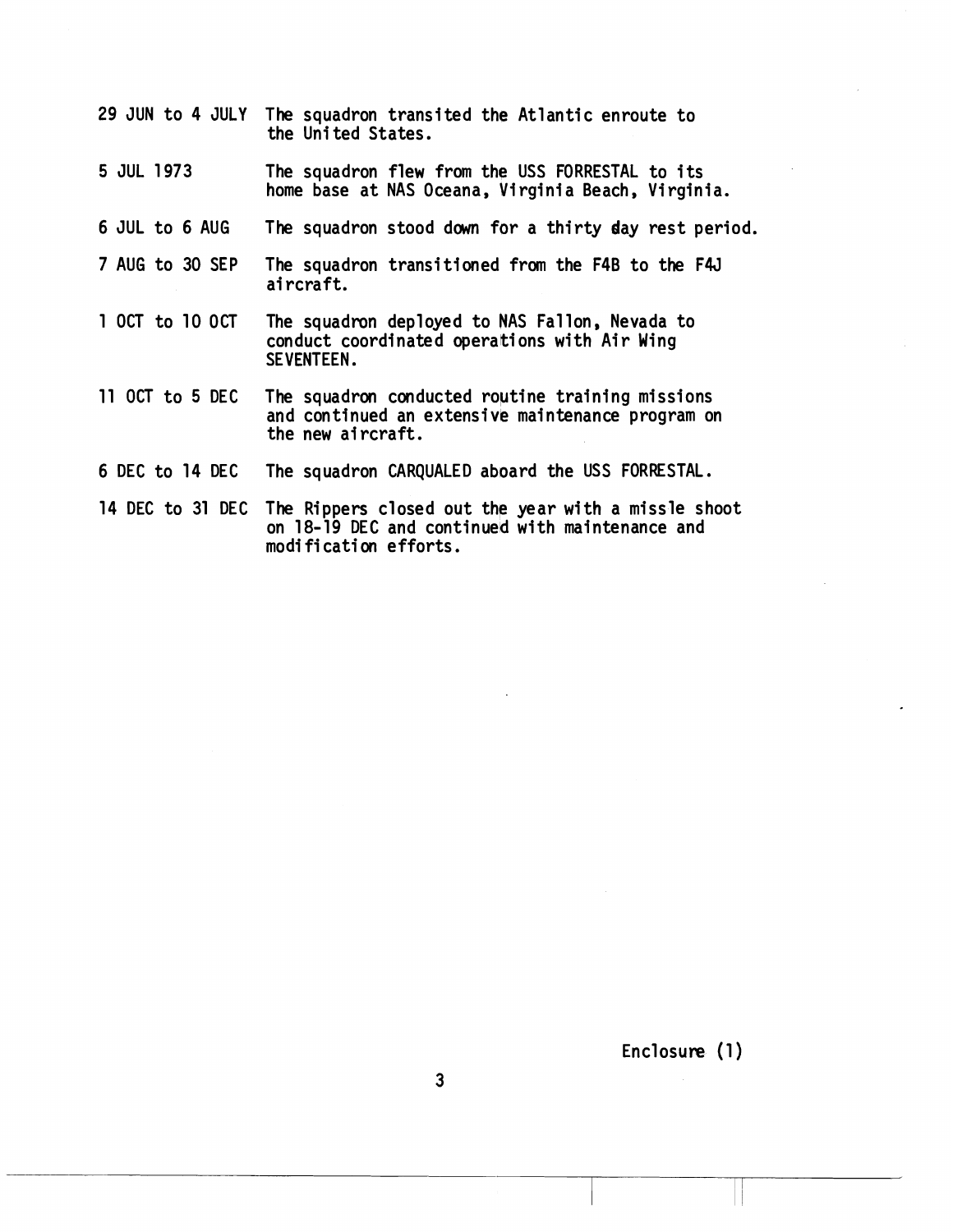# B. Narrative.

WORLD FAMOUS RED RI PPERS FIGHTER SQUADRON ELEVEN 1973

Nineteen Seventy Three marked the Forty-Sixth year the Red Rippers have been in continuous operation as a fighter squadron. It was an interesting and exhaustive period presenting unique problems for the squadron. A ten month cruise to the Mediterranean Sea aboard the USS FORRESTAL was completed and immediately followed by a transition from F4B to the F4J model Phantom I1 aircraft. The transition, added to the commitment to maintain a high state of werational readiness meant many hours of hard work on the part of both officers and men in the squadron. In addition to normal difficulties, the international fuel shortage made itself felt on the squadron level and tested the squadron's innovative abilities as it attempted to maintain readiness in the face of reduced at-sea time. The story of 1973 is primarily of how these problems were met and overcome by a combination of individual initiative and team effort.

The new year found the Rippers ending an eighteen day in-port period in Athens, Greece. During this time maximum 1 iberty was the policy and men were well rested and ready to meet challenges of the second half of this ten month cruise. After putting out to sea the first order of the day was to refamiliarize the aircrews with the business of landing aboard the carrier. The airwing conducted refresher carrier qualifications with each crew receiving the mandatory four day traps and two night traps.

Enclosure (1)

4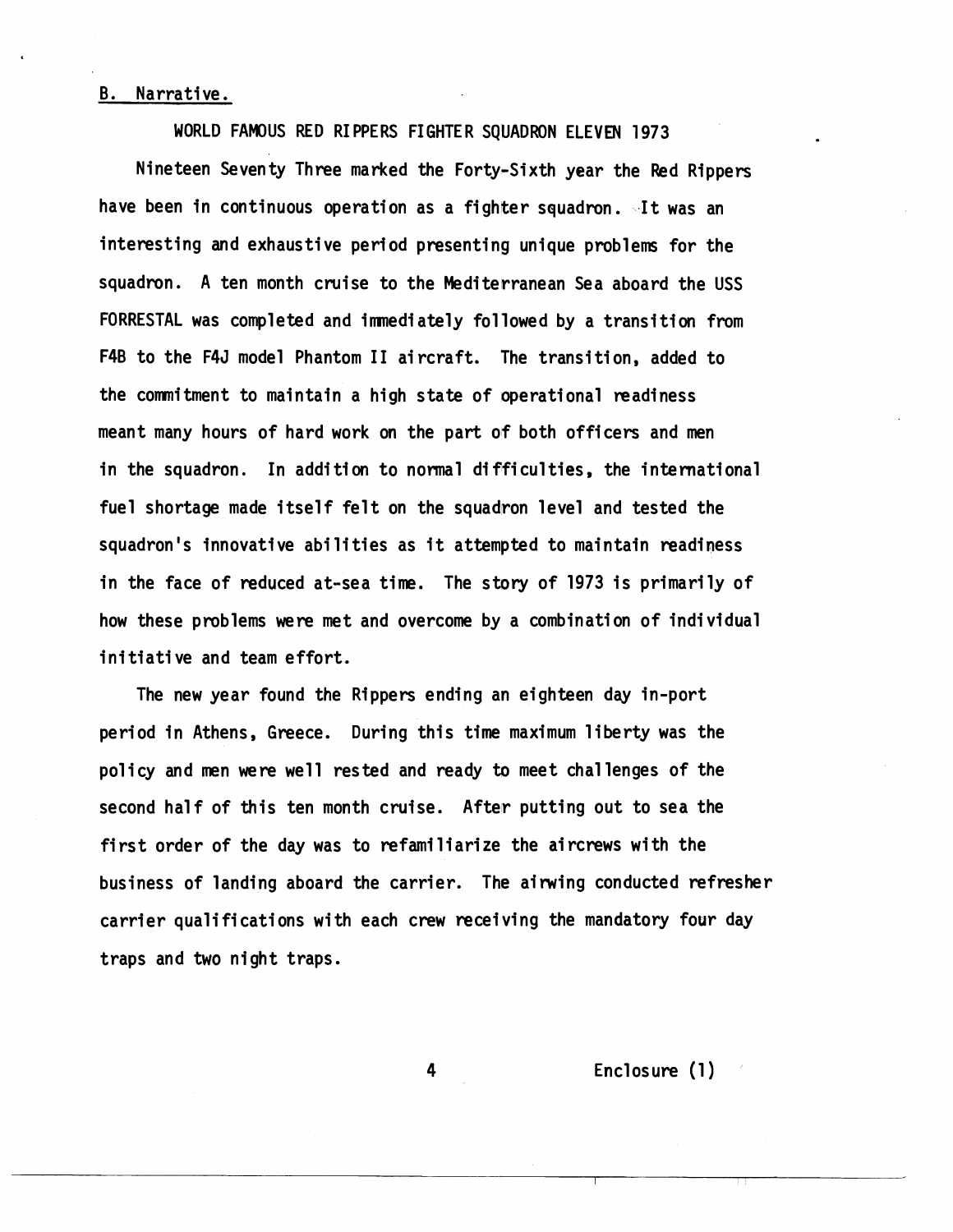From 12 January to 26 February the squadron conducted routine training in the Eastern Mediterranean interspersed with port calls to Thessoloniki and Athens. These routine operations were broken up by ACM detachments at Souda Bay, Crete and National Week XV, a NATO exercise.

The Souda Bay ACM detachment was again established when the ship put into Athens on 25 January. The reasons for the detachment were two-fold. The first was ACM training. Operating from a shore installation the aircraft were no longer limited to one and a half hour cycle operations which shipboard operations required. Without a minimum time airborne restriction aircraft could be operated at maximum performance thus simulating a more realistic combat environment. The second reason for the detachment was to obtain maximum aircrew proficiency despite the reduction in at-sea time. It was a good plan as evidenced by the 205 sorties logged by Ripper aircraft during the detachment.

National Week XV began on 19 February and the squadron was again operating aboard the FORRESTAL in the Aegean Sea. During this NATO exercise the squadron logged 37 CAP sorties. The exercise was geared primarily to surface unit operation and coordination and produced a minimum of useful training for the squadron. The squadron's fleet defense capabilities were never adaquately tested. With a frustrating National Week concluded, the FORRESTAL anchored in Augusta Bay, Sicily with the other participating NATO units for a debriefing.

Enclosure (1)

5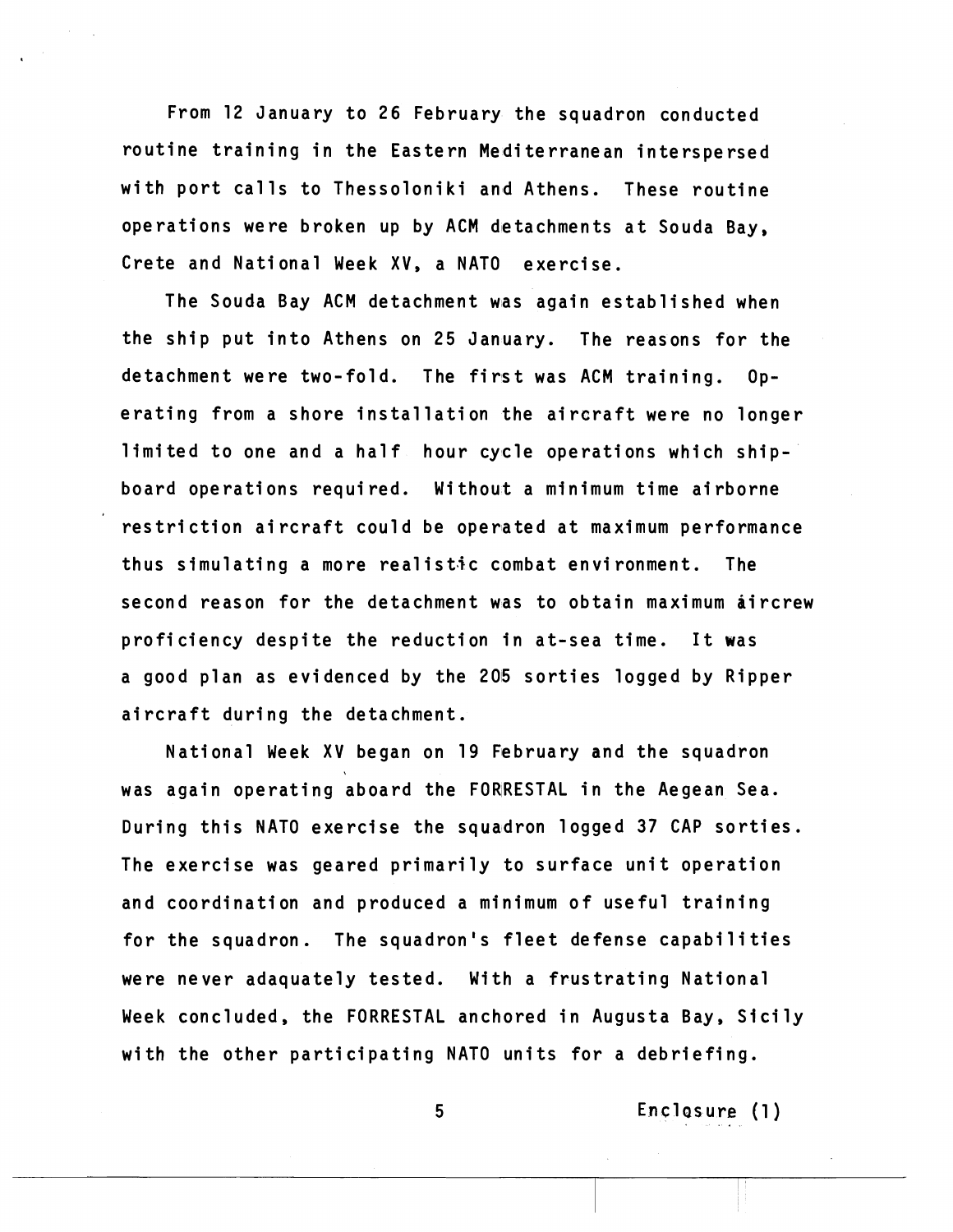From 26 February until 28 March the squadron operated in the Western Mediterranean for the first time since the cruise began. During this period the squadron totaled 90 sorties and logged 160 hours of flying time. At-sea time was broken up by a ten day visit to Palma de Mallorca and an eleven day visit to Barcelona, Spain. The change of scenery was welcomed by all hands.

Before returning to the Eastern Mediterranean, FORRESTAL was diverted to Tunis, Tunisia where its he1 icaptev squadron conducted flood rescue operations. On 31 March, with rescue operations completed, the FORRESTAL departed for the Eastern Mediterranean where the squadron would operate until 15 June.

During this 2 1/2 month period there ware several occasions and operations of historical significance. On 14 April the FORRESTAL, in an attempt to reduce fuel oil consumption while maintaining readiness, conducted flight operations while anchored at the Kithira Anchorage. From a squadron standpoint it was a successful operation with procedures being slightly different from normal.

Immediately following the Kithira experiment the squadron participated in a MISSILEX on NAMFI missile range north of Crete. During this exercise one AIM 7E-2 and three AIM-9 sidewinders were expended. All missiles tracked successfully and one AIM-9, fired by CDR P. **0.** BOOTH with a Greek Air Force General observing from the rear cockpit, scored a direct hit and destroyed the target drone.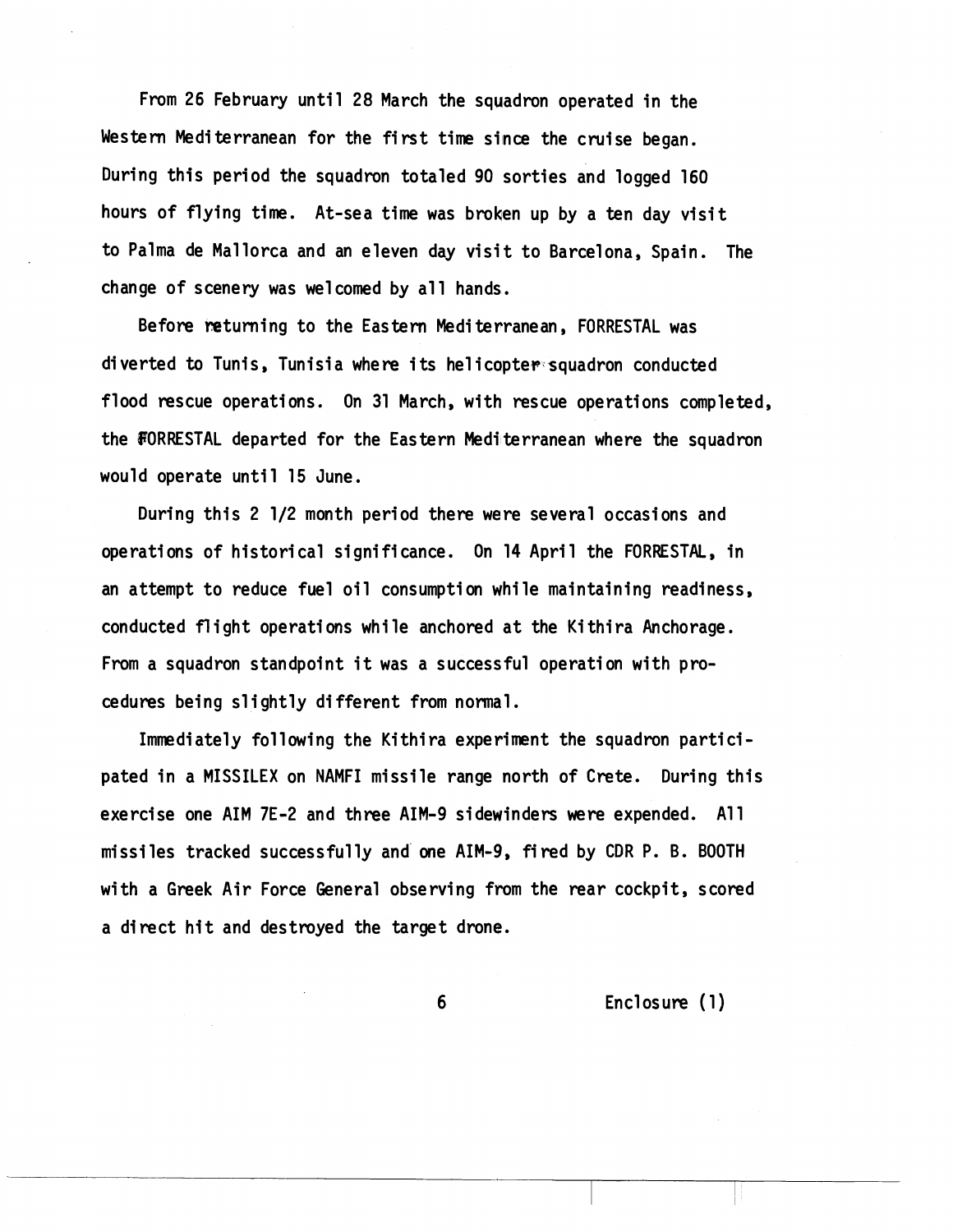On 12 May 1973 at 1000 Commander James E. TAYLOR relieved Commander Peter B. BOOTH and became the Forty-Sixth Commanding Officer of the Red Rippers. The ceremony was held on the USS FORRESTAL's flight deck while at anchor in Corfu, Greece. Comnander BOOTH departed for CONUS the following day with orders to CNO in Washington, D.C.

On 13 May the FORRESTAL departed Corfu to participate in Operation "SHABAZ", an international multi-service held by NATO. Operating off the Turkish coast the Rippers flew 197 sorties in support of the 14 day exercise. The sorties were primari ly strike escort and Combat Air Patrol. However, the squadron did expend 51 MK 76 practice bombs and four 5" zuni rocket pods. After completion of "SHABAZ" the squadron paid a last port call to Athens, Greece.

On 4 June the squadron again put to sea to participate in exercise DAWN PATROL. During this Fleet exercise the Rippers logged 167 sortied and expended 45 MK 76 practice bombs and 8 5" zuni rockets. Dawn Patrol was primarily a surface unit exercise and fighter aircraft were not utilized to their full capabilities.

With Dawn Patrol behind the FORRESTAL moved west and anchored in Palma de Ma1 lorca on 16 June for an eight day port of call. This was followed by a one day operating period and a visit to Rota, Spain where the Rippers passed along lessons learned duving the cruise to her relieving squadron aboard the U.S.S. INDEPENDENCE!

On 28 June the FORRESTAL departed Rota, Spain for Norfolk, Virginia and on 5 July the Rippers flew twelve aircraft from the FORRESTAL to its home base at NAS Oceana, Virginia Beach, VA. A well earned stand down period was commenced.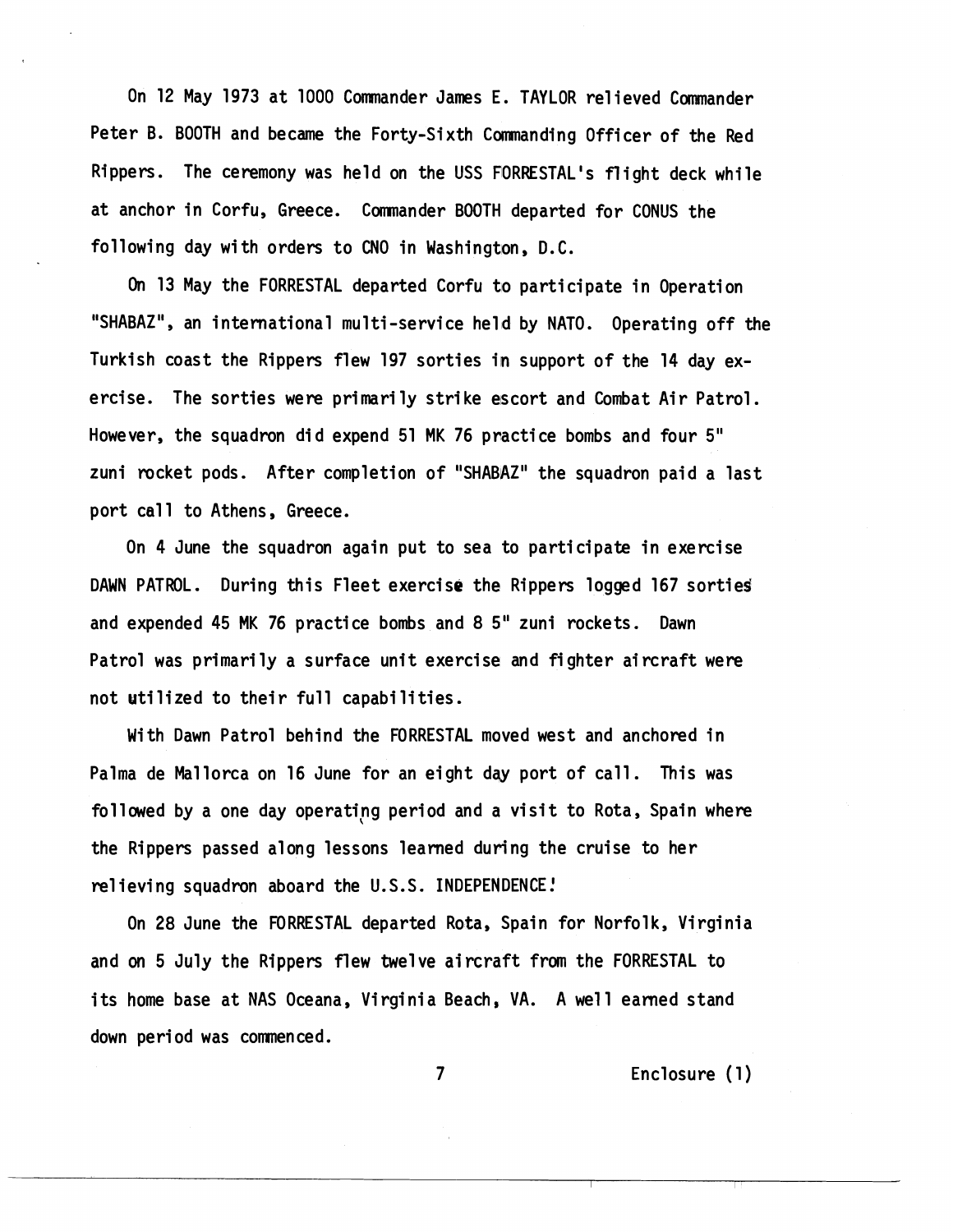After the 30 day stand down period the Rippers returned to full strength and prepared to transition from the F4B to the F4J aircraft. This involved a great deal of refresher training and retraining for both officers and men. After devoting most of July and August to schools and training the squadron recei ved i ts fi rs t F4J **on** 20 August .

With many of the new aircraft entering the inventory and requiring special maintenance, the maintenance department of the squadron was hard pressed to ready the aircraft for an upcoming airwing deployment to NAS Fallon, Nevada. In addition to repairing and maintaining the new aircraft, the old F4B's had to be kept in up status for transfer acceptance. During this time a 60 hour work week was the rule rather than the exception. These hours were also to continue for the remainder of the year. The long hours and hard work paid off on September 30th when eight F4J aircraft departed Oceana for NAS Fallon.

The Fallon deployment was oriented towards overall airwing coordination and ACM practice for the fighters. From 1 October through 9 October the squadron logged 136 sorties, 69 of which were **ACM** hops, against other F4's or against A-4 Skyhawk opposition supplied by VF-43 or "TOPGUN", the Navy's fighter weapons school. The remainder of the hops were devoted to air intercept hops and strike escort. The deployment provided a gread deal of useful training and was a much needed refresher.

The Rippers returned to NAS Oceana on 12 October and continued regular training through the end of November. A great deal of this training was devoted to Field Carrier Landing Practice as the squadron anticipated the upcoming carrier qualifications in December. A factor which greatly reduced aircraft availability at this time was a major electronic countemasures modi fi cati on known as PRIDE .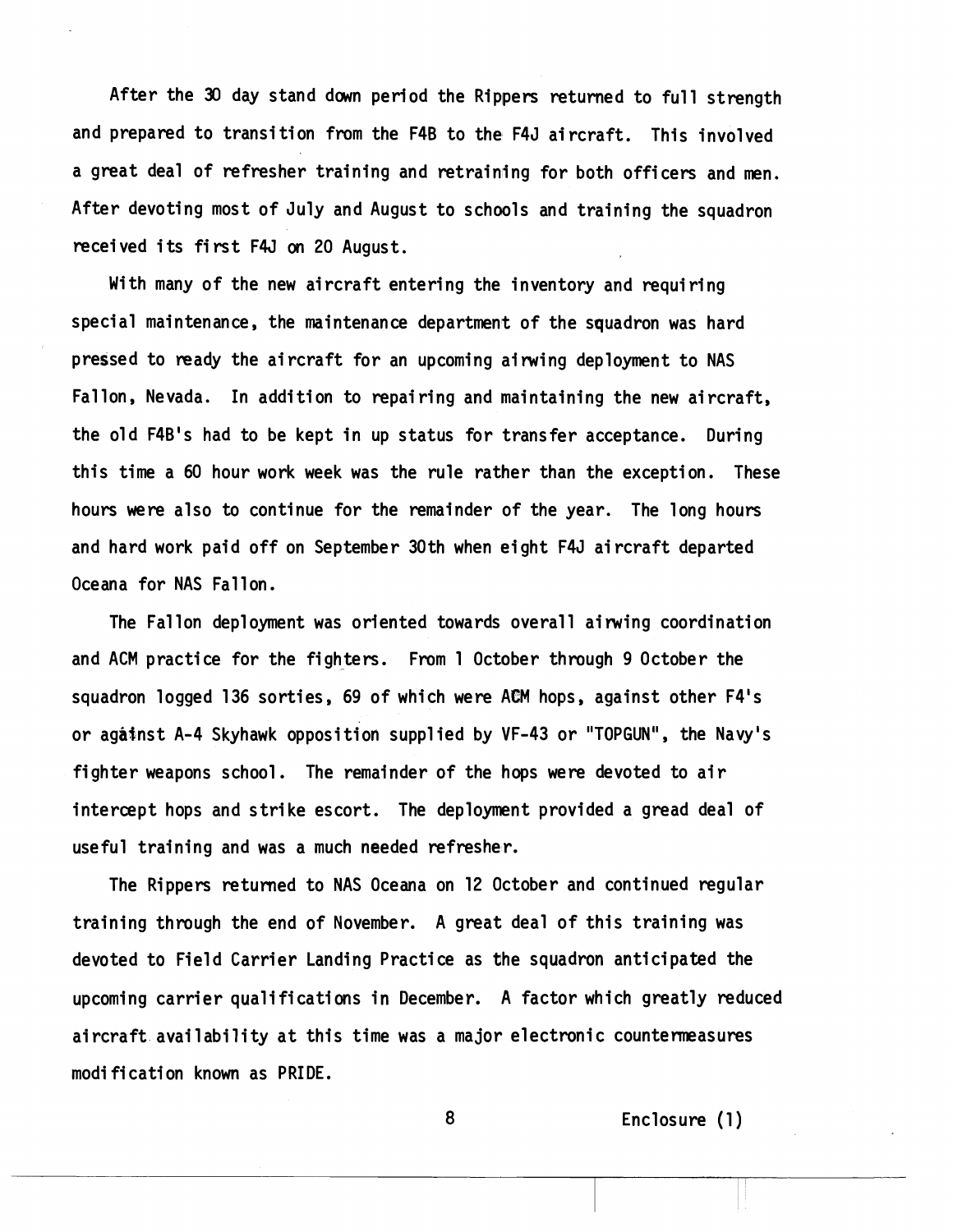On 6 December it was back out to the ship for carrier qualifications. Operating primarily out of NAS Oceana, each crew flew to the USS FORRESTAL and got the requisite 4 day and 2 night traps. On the 19-20 December a missile shoot was held and only one AIM 9B was expended, which was attributed to the lack of available weapons systems due to the PRIDE modi fi ca ti on.

Following the missile shoot the maintenance effort continued, with the exception of the Christmas weekend, into the new year preparing for a January month-long shipboard deployment.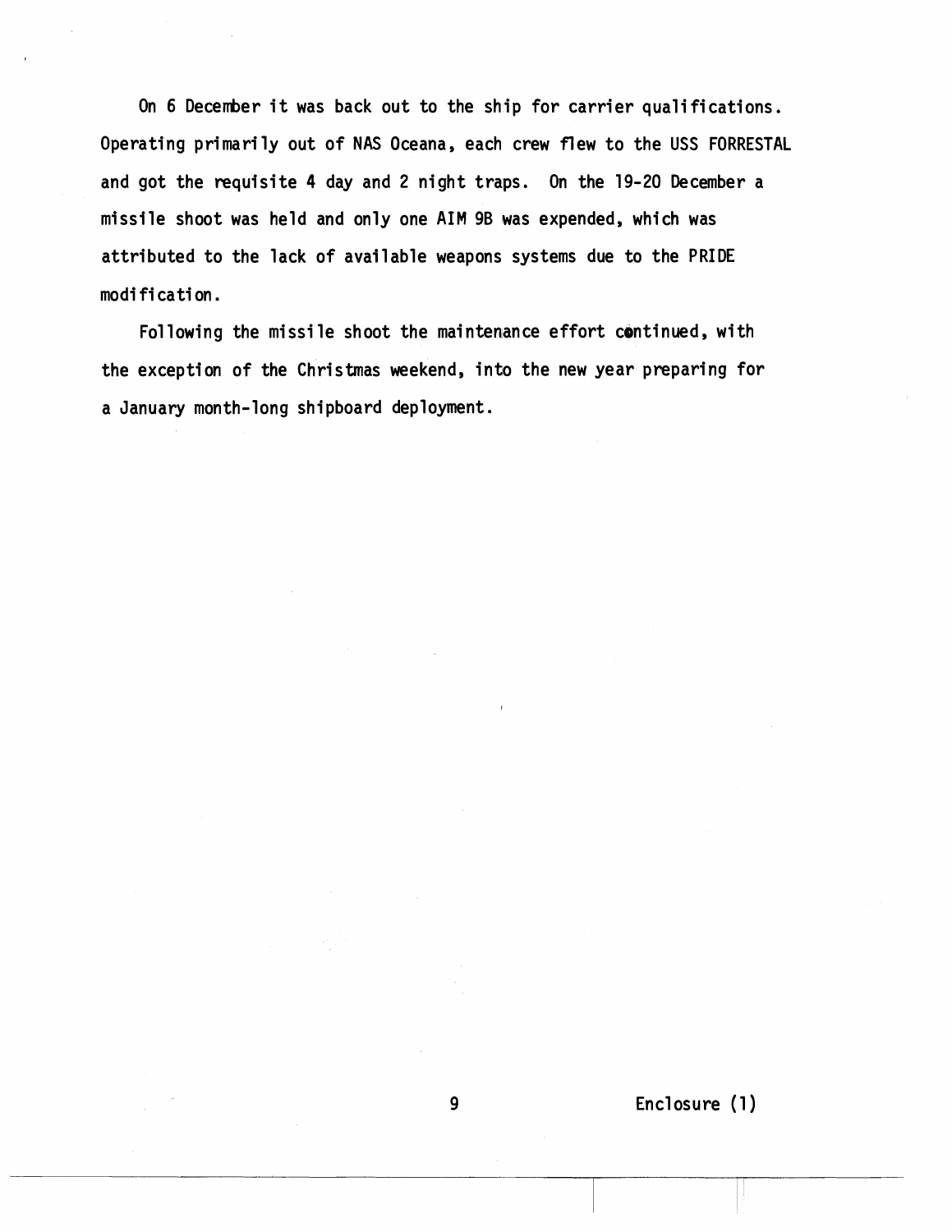# **FLIGHT IN FORMATION**

|            | TOTAL HOURS | DAY HOURS |                              | NIGHT HOURS TOTAL SORTIES | <b>DAY</b><br><b>SORTIES</b> | <b>NIGHT</b><br><b>SORTIES</b>                                                                                                                    |           | <b>CARRIER LANDINGS</b><br>DAY/NIGHT |
|------------|-------------|-----------|------------------------------|---------------------------|------------------------------|---------------------------------------------------------------------------------------------------------------------------------------------------|-----------|--------------------------------------|
| JAN        | 292.9       | 228.2     | 64.7                         | 215                       | 163                          | 52                                                                                                                                                | 126       | 48                                   |
| FE B       | 375.0       | 304.8     | 70.2                         | 256                       | 212                          | 44                                                                                                                                                | 127       | 54                                   |
| <b>MAR</b> | 159.1       | 149.0     | 10.1                         | 90                        | 82                           | 8                                                                                                                                                 | 76        | 8                                    |
| <b>APR</b> | 349.2       | 327.6     | 2146                         | 254                       | 235                          | 19                                                                                                                                                | 135       | 9                                    |
| <b>MAY</b> | 422.4       | 369.1     | 53.3                         | 260                       | 214                          | 46                                                                                                                                                | 185       | 38                                   |
| JUN        | 320.9       | 284.0     | 36.9                         | 188                       | 157                          | 31                                                                                                                                                | 151       | 31                                   |
| JUL        | 31.1        | 31.1      | $\qquad \qquad \blacksquare$ | 21                        | 21                           | $\hskip1.6pt\hskip1.6pt\hskip1.6pt\hskip1.6pt\hskip1.6pt\hskip1.6pt\hskip1.6pt\hskip1.6pt\hskip1.6pt\hskip1.6pt\hskip1.6pt\hskip1.6pt\hskip1.6pt$ | $\bullet$ |                                      |
| <b>AUG</b> | 61.5        | 60.5      | 1.0                          | 33                        | 32                           | 1                                                                                                                                                 |           | $\blacksquare$                       |
| <b>SEP</b> | 228.0       | 209.9     | 18.1                         | 114                       | 99                           | 15                                                                                                                                                |           |                                      |
| OCT        | 301.7       | 238.2     | 63.5                         | 211                       | 161                          | 49                                                                                                                                                |           | $\blacksquare$                       |
| <b>NOV</b> | 181.3       | 108.7     | 72.6                         | 130                       | 69                           | 61                                                                                                                                                | 35        | $\qquad \qquad \blacksquare$         |
| <b>DEC</b> | 226.0       | 38.2      | 38.2                         | 136                       | 106                          | 32                                                                                                                                                | 55        | 19                                   |

 $10$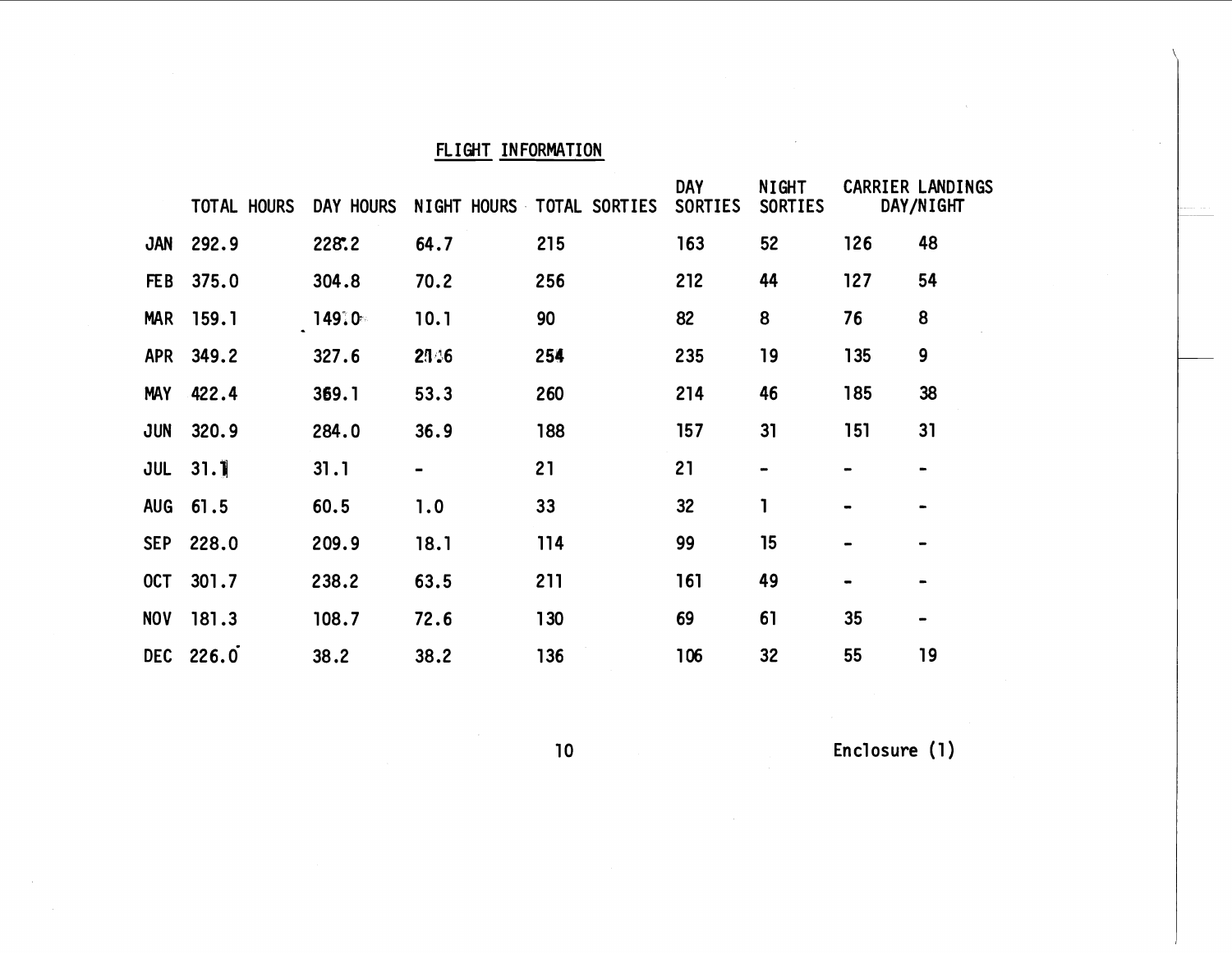## JAN 1973 DEC OFFICER LOSS & RECEIPTS

| <b>DATE</b><br><b>RANK</b><br><b>NAME</b><br>REP/DET<br>FROM/TO<br>LTJG<br>9 JAN (R)<br>VF-101, NAS Oceana<br>$\bullet$<br>$l$ FEB $(D)$<br>LT<br>P/G SCOL MONTEREY<br>LT<br>16 FEB<br>(D)<br>NAS Oceana/Separation<br>LT<br>蕊<br>20 MAR (D)<br>NAS Oceana/Separation<br>$\bullet$<br>LT<br>25 MAR (D)<br>NAS Oceana/Separation<br>$\bullet$<br>LTJG<br>27 APR (R)<br>VF-101, NAS Oceana<br>$\bullet$<br>LTJG<br>27 APR (R)<br>VF-101, NAS Oceana<br><b>CDR</b><br>P.B. BOOTH<br>12 MAY<br>(D)<br>$CNO (OP-60) WASH, D.C.$<br>VF-101, NAS Oceana<br><b>CDR</b><br>R.E. KNAPP<br>14 MAY (R)<br><b>LCDR</b><br>16 JUN (D)<br>P/G SCOL MONTEREY<br>ŀ٠<br><b>LCDR</b><br>23 JUL<br>(R)<br><b>NASC</b><br>LTJG<br><b>27 JUL</b><br>(R) VF-101, NAS Oceana<br>27 JUL (R) VA-45 DET ONE, K.W. FLA.<br>LTJG<br>$10$ JUL $(R)$<br><b>ENS</b><br><b>USNA, FURAS</b><br>12 JUL $(R)$<br><b>ENS</b><br><b>USNA, FURAS</b><br>14 JUL (D) VX-4, PT. MUGU, CA.<br>LT<br>14 JUL (D) VT-86, NAS GLYNCO, GA.<br>LT<br>$\bullet$<br>LT<br>$1 \text{ AUG} (\text{R})$<br>VF-101, NAS Oceana<br>$\bullet$<br>LT<br>4 AUG (R)<br>NAS QUONSET PT. R.I.<br>$\bullet$<br>LT<br>20 AUG (D)<br>FITWINGONE, NAS Oceana<br>٠<br>20 AUG (D)<br>VF-101, NAS Oceana<br>LT<br>$\bullet$<br>FITRON 124, NAS MIRAMAR<br>27 SEP (D)<br>LT<br>VF-101, NAS Oceana<br><b>28 SEP</b><br>CWO2<br>(D)<br>$\bullet$<br>30 SEP<br>(D)<br>CNATRA, NAS CORPUS CHRISTI, TX<br>LT<br><b>16 OCT</b><br>VF-101, NAS Oceana<br>LT<br>(R)<br>16 OCT<br>LTJG<br>(R)<br>VF-101, NAS Oceana<br>23 OCT<br>(R)<br>VF-101, NAS Oceana<br><b>ENS</b><br>23 OCT (R)<br>VF-101, NAS Oceana<br><b>ENS</b><br>31 OCT<br>NAVAVSCOLSCOM, NAS Pensacola,<br>(D)<br><b>ENS</b><br>FL.<br>n<br>14 NOV (D)<br><b>ENS</b> | <b>JAN 1973 DEC</b><br>OFFICER LOSS & RECEIPTS |  |  |  |  |  |  |  |
|-----------------------------------------------------------------------------------------------------------------------------------------------------------------------------------------------------------------------------------------------------------------------------------------------------------------------------------------------------------------------------------------------------------------------------------------------------------------------------------------------------------------------------------------------------------------------------------------------------------------------------------------------------------------------------------------------------------------------------------------------------------------------------------------------------------------------------------------------------------------------------------------------------------------------------------------------------------------------------------------------------------------------------------------------------------------------------------------------------------------------------------------------------------------------------------------------------------------------------------------------------------------------------------------------------------------------------------------------------------------------------------------------------------------------------------------------------------------------------------------------------------------------------------------------------------------------------------------------------------------------------------------------------------------------------------------------------------------------------------------------------|------------------------------------------------|--|--|--|--|--|--|--|
|                                                                                                                                                                                                                                                                                                                                                                                                                                                                                                                                                                                                                                                                                                                                                                                                                                                                                                                                                                                                                                                                                                                                                                                                                                                                                                                                                                                                                                                                                                                                                                                                                                                                                                                                                     |                                                |  |  |  |  |  |  |  |
| 30 NOV (D)<br>LT<br>NAVAIREAGCEN, PHILA, PA.<br>LCDR<br>26 DEC<br>(R)<br>VF-101, NAS Oceana                                                                                                                                                                                                                                                                                                                                                                                                                                                                                                                                                                                                                                                                                                                                                                                                                                                                                                                                                                                                                                                                                                                                                                                                                                                                                                                                                                                                                                                                                                                                                                                                                                                         |                                                |  |  |  |  |  |  |  |

Enclosure (1)

 $11$